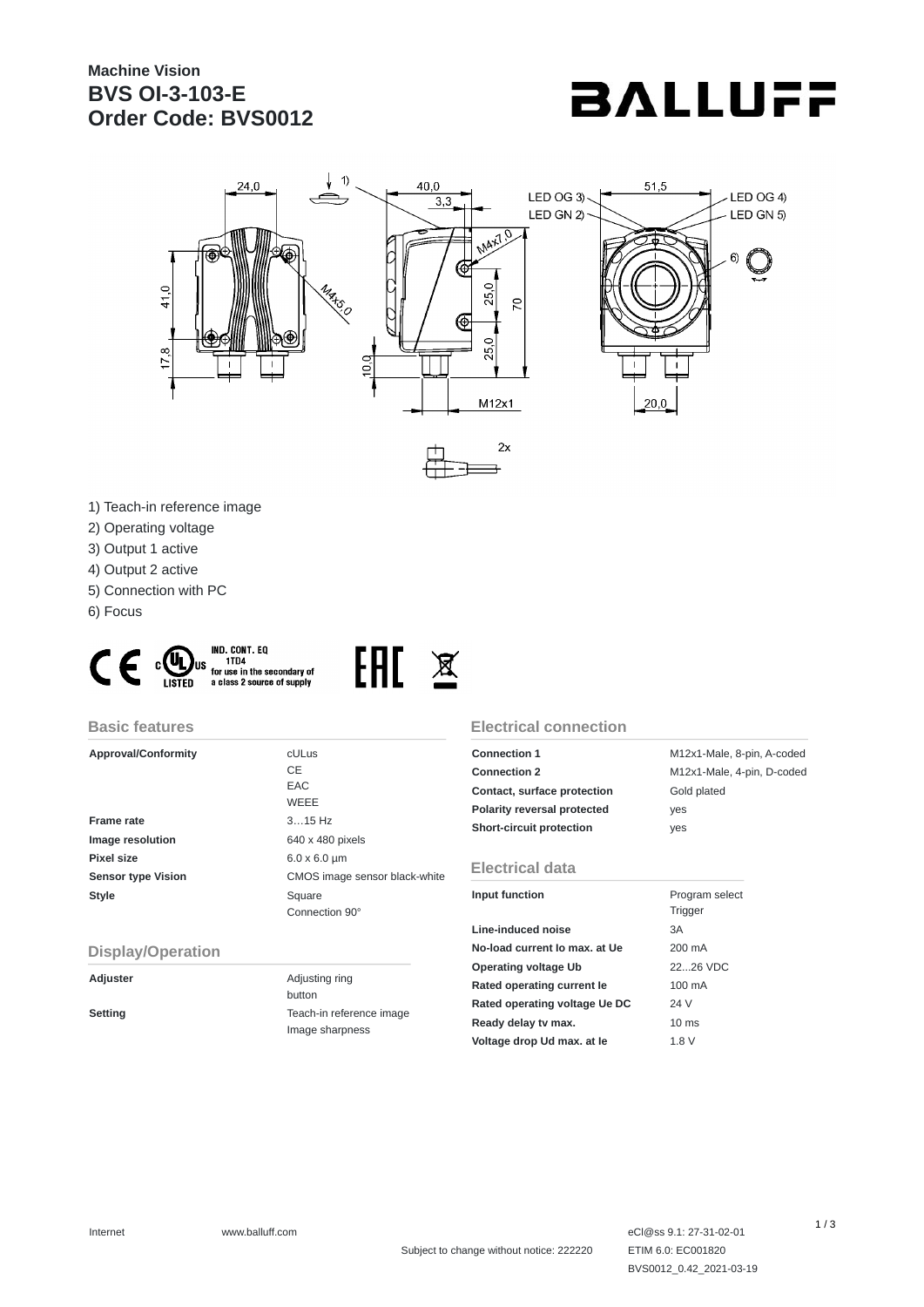# **Machine Vision BVS OI-3-103-E Order Code: BVS0012**



| <b>Environmental conditions</b>   |                                                | Material                             |                                |
|-----------------------------------|------------------------------------------------|--------------------------------------|--------------------------------|
| <b>Ambient temperature</b>        | $-1055$ °C                                     | <b>Housing material</b>              | Aluminum, Die casting, Painted |
| EN 60068-2-27, Shock              | Half-sinus, 100 g <sub>n</sub> , 2 ms, 3x8000  |                                      | <b>ABS</b>                     |
|                                   | Half-sinus, 30 $g_n$ , 11 ms, 3x6              | Housing material, surface protection | Painted                        |
| <b>EN 60068-2-6, Vibration</b>    | 55 Hz, amplitude 1 mm, 3x30 min                | <b>Material sensing surface</b>      | <b>PMMA</b>                    |
|                                   | 102000 Hz, amplitude 1 mm,<br>30 $g_n$ , 3x5 h | Surface protection                   | Painted                        |
| IP rating                         | <b>IP54</b>                                    | <b>Mechanical data</b>               |                                |
| <b>Functional Characteristics</b> |                                                | <b>Dimension</b>                     | $51.5 \times 70 \times 40$ mm  |
| Features per inspection, number   | 255                                            | <b>Mounting</b>                      | Screw M4                       |
| max.                              |                                                |                                      |                                |
| Field of view max.                | 320 x 240 mm                                   | Output/Interface                     |                                |
| Field of view min.                | 16 x 12 mm                                     | <b>Duration of time function</b>     | Impulse 11000 ms or infinite   |
| <b>Focal length</b>               | 12.0 mm                                        | Interface                            | Ethernet 10/100 Base T         |
| Inspections, number max.          | 20                                             | Supplementary output                 | Trigger output PNP             |
| LED group per IEC 62471           | <b>Exempt Group</b>                            | Switching output                     | 3x PNP normally open (NO)      |
| Light type                        | Infrared                                       | <b>Time function</b>                 | On/off delay                   |
| MTTF (40 $^{\circ}$ C)            | 195 a                                          |                                      | Single pulse                   |
| <b>Special optical feature</b>    | Incident light, can be disabled                |                                      |                                |
|                                   | Infrared transmission filter,830 nm            | Range/Distance                       |                                |
| <b>Wave length</b>                | 870 nm                                         | <b>Operating Distance</b>            | 501000 mm                      |

#### **Remarks**

Do not press key using a pointed tool.

Order accessories separately.

For additional information, refer to user's guide.

Only for applications per NFPA 79 (machines with a supply voltage of maximum 600 V). Appropriate connectors can be obtained from Balluff.

Use of external illumination recommended for working distances greater than 300 mm .

Detection rate is dependent on the evaluation function.

Interface plug, if n.c. protect against ingress of dust, dirt and liquids. Cover cap included.

For more information about MTTF and B10d see MTTF / B10d Certificate

Indication of the MTTF- / B10d value does not represent a binding composition and/or life expectancy assurance; these are simply experiential values with no warranty implications. These declared values also do not extend the expiration period for defect claims or affect it in any way.